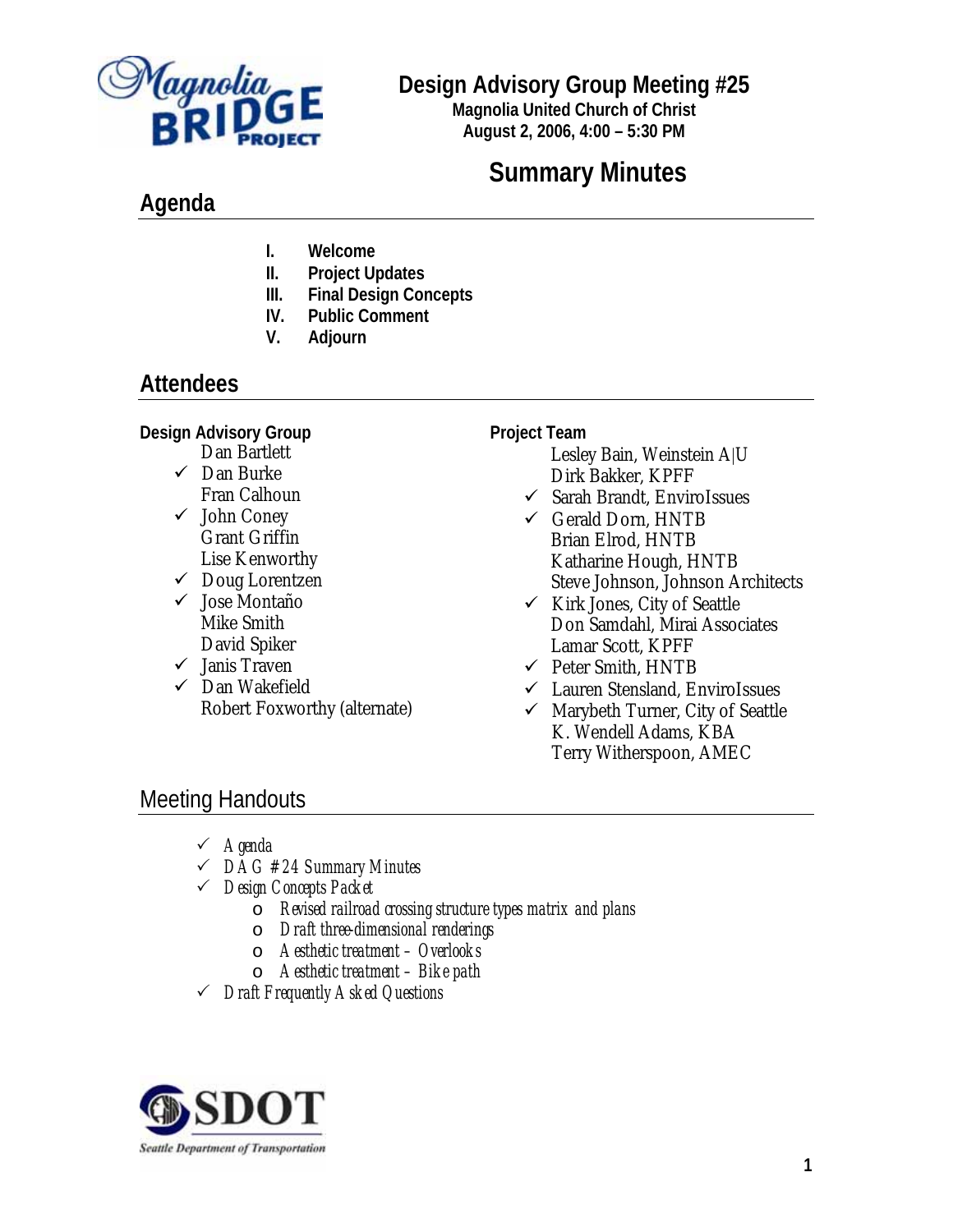#### I. Welcome **Sarah Brandt, EnviroIssues**

Sarah welcomed the group and thanked everyone for coming. She outlined the agenda (and related supporting materials), which included the following:

- Project updates
- Final design concepts
- Next steps
- Public comment

Sarah asked if anyone would like to make edits to the meeting minutes from the previous Design Advisory Group (DAG) meeting. Hearing no response, she reminded the group that she would take edits via phone or email through the end of the week. She also asked if any DAG members would prefer to receive hard copies of the minutes. Jose Montaño and Doug Lorentzen asked that copies of the minutes be mailed to them and Sarah affirmed that she will mail copies of future meeting summaries.

# II. Project Updates

### **Kirk Jones, SDOT**

#### **Environmental Review Process**

Kirk informed the group that the team is still waiting for the Washington State Department of Transportation (WSDOT) to approve the Cultural and Historic Resources Report. He explained that Peter Smith has been in communication with WSDOT and he expects an approved report soon. Until the report is approved, the team cannot submit the draft environmental assessment (EA).

#### **Port of Seattle**

Kirk explained that the project design team recently met with the Port of Seattle and shared information. He said the meeting was very helpful and they discussed how to maintain the seawall during bridge construction. Dan Burke informed the group that the Port team is still working to meet a Spring 2008 deadline for the cruise terminal and environmental work should be finished at the end of this year.

#### **Seattle Parks Department**

Kirk is trying to set up a meeting with his contact at the Seattle Parks Department to reach an agreement about how the park facilities and the bridge will interact. Kirk explained that one of the options for bridge design would span the whole lower park. He will report back at the end of the month with an update about parks.

### **Upcoming Public Meeting**

Kirk informed the group that the public meeting for design concepts will be on September 13, 2006, at the Blaine School. The meeting will present the three design alternatives that the DAG will comment on during this meeting.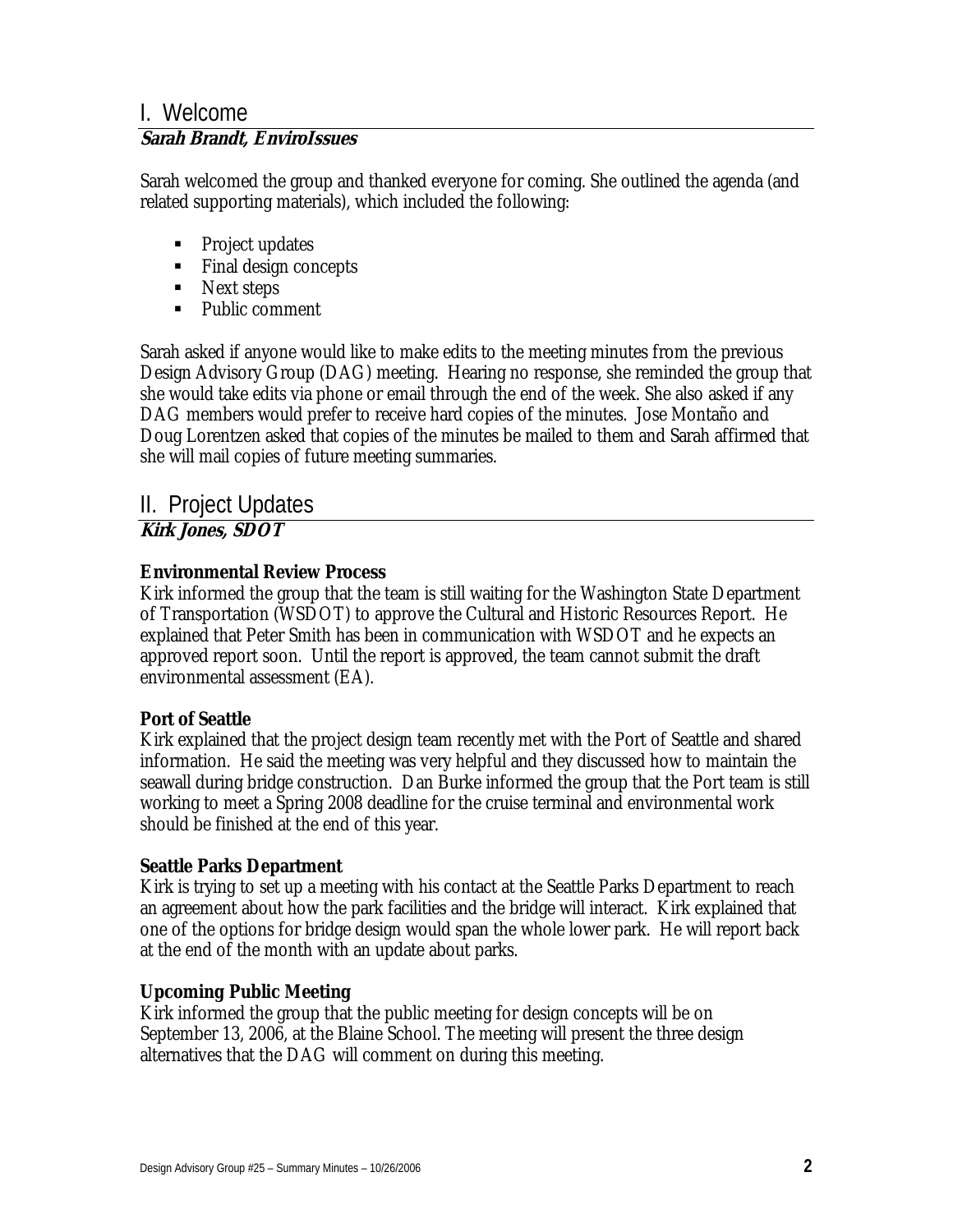#### III. Final Design Concepts **Jerry Dorn, HNTB**

Jerry updated the group about developments in the bridge design process. He explained that last month his team talked with the DAG about having five feet of depth for the bridge over the railroad crossing. They have now found that with a steeper grade there can be greater structure depth, allowing for more options. Jerry referred members to the handouts labeled *Attachment 7*, *Attachment 8*, *Attachment 19* and *Attachment 20*. *Attachment 7* and *Attachment 8* show the bridge designs discussed previously, including the two-span structure with a support in the middle of the railway and the design with a clear span over the railway. Alternately, *Attachment 19* and *Attachment 20* show structures with greater structure depth. By making the ramp coming up from  $15<sup>th</sup>$  Avenue W. somewhat steeper, a complete span of the railroad is possible. *Attachment 19* shows this option with steel girders and *Attachment 20* with prestressed girders. Jerry explained that the key difference is that under the five-foot clearance design, the ramp and bridge came together to the east of the railway crossing and now they don't meet until they have crossed the railway area. In the new designs there are two separate structures crossing the railway.

#### **Discussion**

| Coney: | To what extent is the Port-side ramp earthquake damaged?                                                                                                                                                                                                                                                                                  |
|--------|-------------------------------------------------------------------------------------------------------------------------------------------------------------------------------------------------------------------------------------------------------------------------------------------------------------------------------------------|
| Jones: | The earthquake in 2001 only damaged the existing bridge where it starts to<br>go up. Only the high-rise part of the bridge was damaged.                                                                                                                                                                                                   |
| Coney: | Why are we considering replacing this part of the roadway – the Galer Street<br>viaduct and the flyover part?                                                                                                                                                                                                                             |
| Jones: | The westbound ramp doesn't meet current seismic codes – there's only one<br>part of it that does. When we built the Galer Flyover we brought just that<br>part over 15 <sup>th</sup> Avenue W up to code, but the whole ramp doesn't meet<br>seismic or geometric code. So part of this project is to get the whole bridge<br>up to code. |
| Coney: | Why not just bring it up to code instead of new construction?                                                                                                                                                                                                                                                                             |
| Jones: | That was our rehabilitation option.                                                                                                                                                                                                                                                                                                       |
| Coney: | Rehabilitation was for the whole bridge.                                                                                                                                                                                                                                                                                                  |
| Dorn:  | I think the retrofit we did was just for the single span. It's retrofitted to a<br>certain level but if there was a major seismic event, there would be problems<br>along the entire bridge.                                                                                                                                              |
| Jones: | Right, but I think John Coney's question is whether we could build a new<br>bridge and just retrofit that part.                                                                                                                                                                                                                           |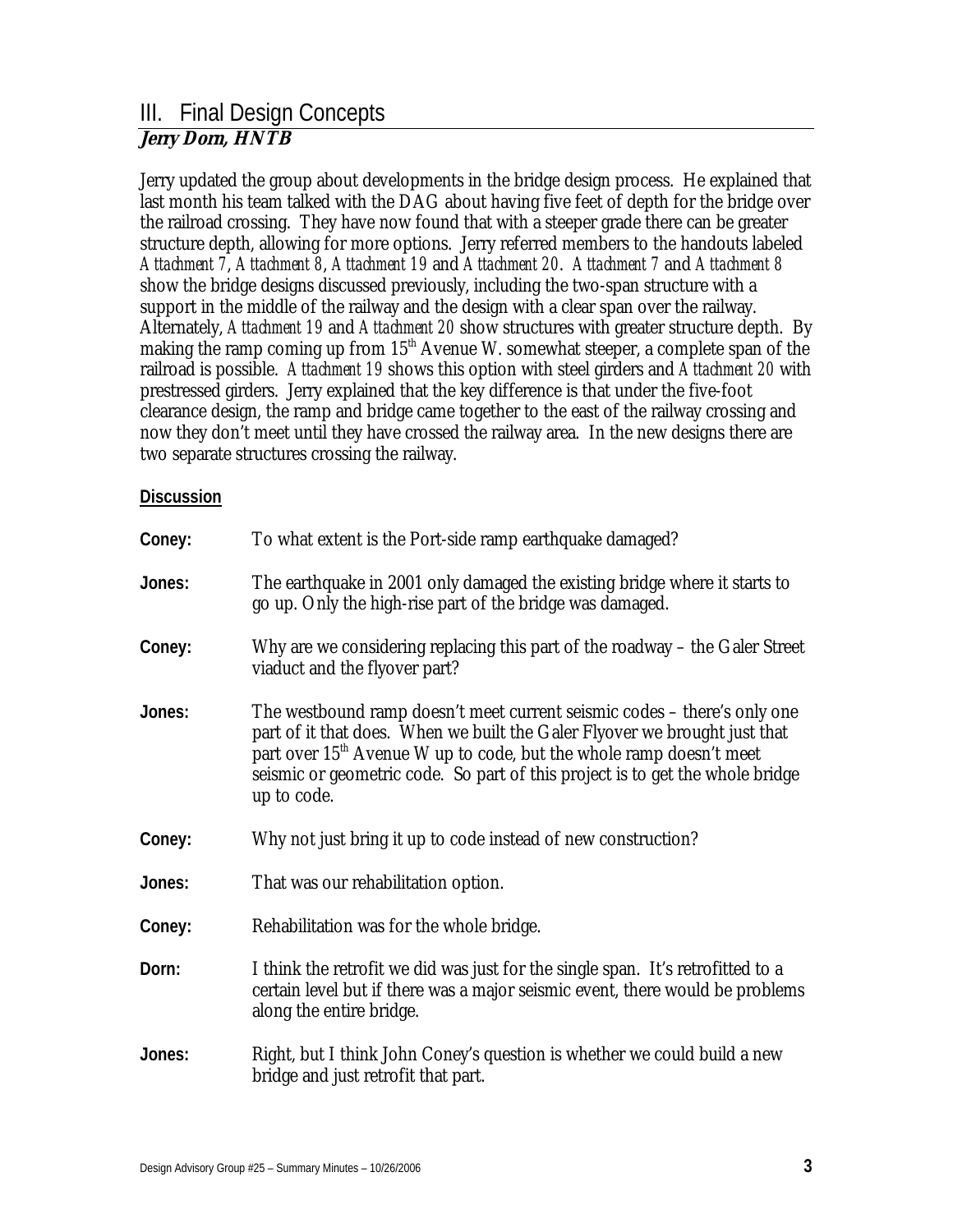| Dorn:      | What we learned was that, by the time you did all the retrofits, you've almost<br>bought a whole bridge.                                                                                                                                                                                                                                                                                                                                                 |
|------------|----------------------------------------------------------------------------------------------------------------------------------------------------------------------------------------------------------------------------------------------------------------------------------------------------------------------------------------------------------------------------------------------------------------------------------------------------------|
| Jones:     | We'll look at that and get the cost figures for that section, for both retrofit<br>and a new build scenario.                                                                                                                                                                                                                                                                                                                                             |
| Wakefield: | Maybe it would allow us to do the high bridge sooner, due to lower costs.                                                                                                                                                                                                                                                                                                                                                                                |
| Jones:     | The bridge operations staff had a major concern about bringing a ramp up<br>from $15th$ Avenue W. and one over $15th$ Avenue W. and bringing them<br>together. To go up and over $15th$ Avenue W. and then come down creates a<br>bowl. We've had problems on the West Seattle Bridge and bridge operations<br>asked that we not create any kind of sump on the structure. They've asked<br>that we bring two separate ramps across the railroad tracks. |
| Dorn:      | The rolling profile Kirk was talking about is on the second sheet in your<br>packet [5' Structure Depth at $15th$ ]. You can see how it goes up and down and<br>up again. That was to match the structures on the east side of the railroad.                                                                                                                                                                                                             |
| Jones:     | So we're leaning toward the new design. It's much better from an operations<br>standpoint.                                                                                                                                                                                                                                                                                                                                                               |
| Coney:     | What's the steepest grade that gives you?                                                                                                                                                                                                                                                                                                                                                                                                                |
| Jones:     | It's a six-tenths of a percent increase.                                                                                                                                                                                                                                                                                                                                                                                                                 |
| Coney:     | I've been listening to a lot of complaints from trucking interests that a seven<br>percent grade on the mini-viaduct going to the Battery Street tunnel is not<br>viable for trucks.                                                                                                                                                                                                                                                                     |
| Jones:     | Six or seven percent is a grind for them, if there's any distance, and getting<br>up to the viaduct they have to merge with fast moving traffic. This is a short<br>distance and they'll be coming from the north and making a right turn, not<br>merging with any traffic.                                                                                                                                                                              |
| Burke:     | And it's not a major truck route.                                                                                                                                                                                                                                                                                                                                                                                                                        |
| Jones:     | Six tenths is not a big change from an operational standpoint, and we'll build<br>the bridge at less cost, so we've decided to make that change.                                                                                                                                                                                                                                                                                                         |
| Dorn:      | So the options we are proposing to advance now are the arch option, up and<br>over the railroad, which is a little more expensive but provides a nice feature<br>at this location, or the two girder options: the steel girder and the prestressed<br>girder. All of them would be at a seven-and-one-tenth-percent grade. Seven-<br>and-one-tenth percent is not that steep.                                                                            |
| Montaño:   | Handicap ramps can be eight percent.                                                                                                                                                                                                                                                                                                                                                                                                                     |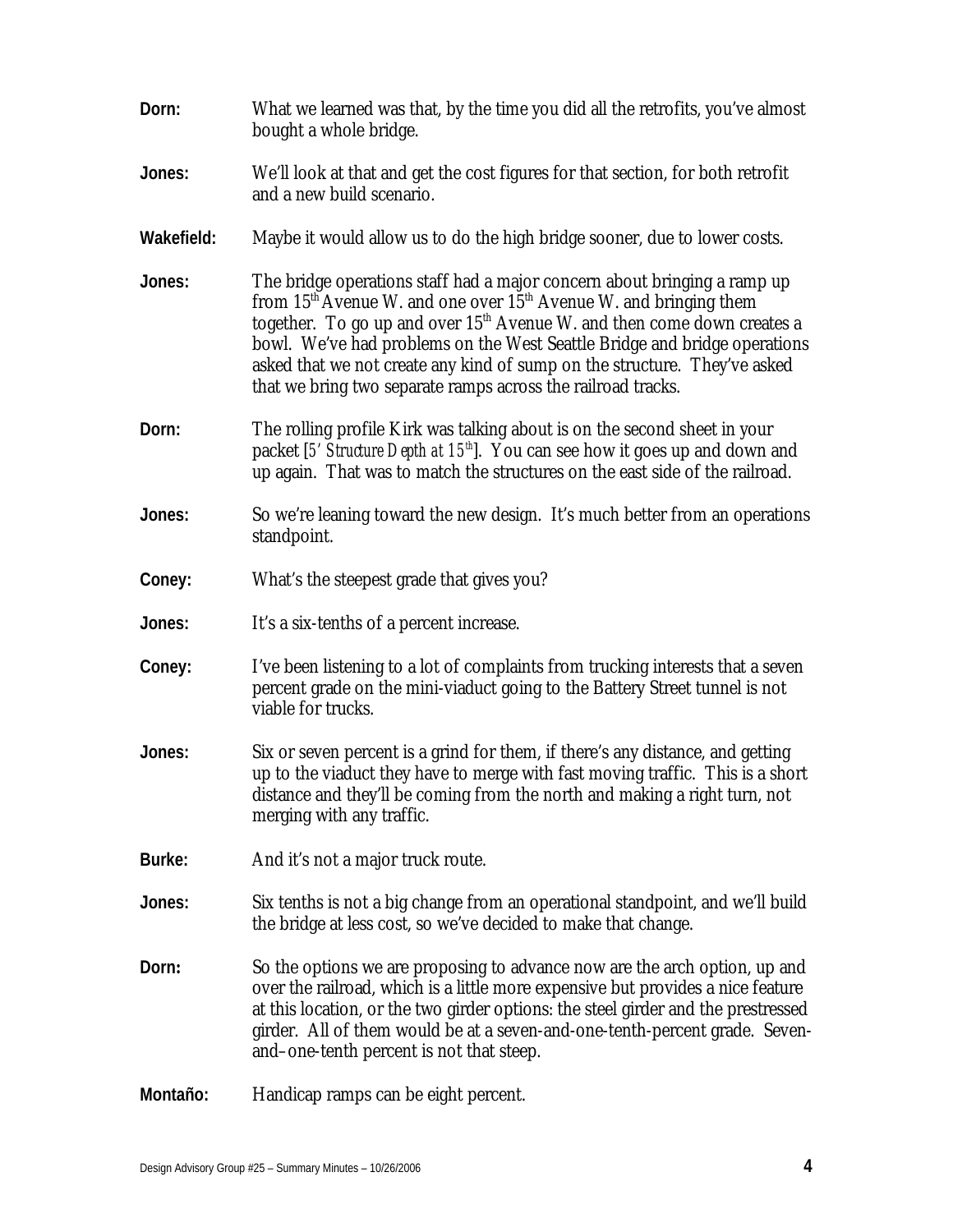| Burke:     | And Metro buses can do nine percent.                                                                                                                                                                                                                                                                                                                  |
|------------|-------------------------------------------------------------------------------------------------------------------------------------------------------------------------------------------------------------------------------------------------------------------------------------------------------------------------------------------------------|
| Lorentzen: | Are we talking about going ahead with the two options?                                                                                                                                                                                                                                                                                                |
| Jones:     | We're still putting that together. We'd like to show at least something<br>different from the girder, something with a feature for the bridge. We'll<br>show that in the options.                                                                                                                                                                     |
| Burke:     | But that's not the one that will cost less.                                                                                                                                                                                                                                                                                                           |
| Jones:     | Looking at the steel girder, both of the bottom two are less expensive than<br>the two-span [See <i>Structure Types – August 2, 2006</i> ].                                                                                                                                                                                                           |
| Wakefield: | On the bottom option, the prestressed girders, what is meant by 's kewed<br>piers?                                                                                                                                                                                                                                                                    |
| Jones:     | That gets into some engineering. The difference between that option and the<br>one before is the columns supporting it. The heavy dark lines [on Attachment<br>19 and Attachment 20 show the columns. In order to use a prestressed girder<br>we have the skewed ones because we have a shorter span. Squared columns<br>are better in an earthquake. |
| Wakefield: | If it were steel, would they be square?                                                                                                                                                                                                                                                                                                               |
| Jones:     | Yes.                                                                                                                                                                                                                                                                                                                                                  |
| Lorentzen: | With the aesthetics, I'd like to ask a question. Who can see it? This is<br>virtually an invisible bridge.                                                                                                                                                                                                                                            |
| Jones:     | You have a pedestrian pathway along the west end of the bridge.                                                                                                                                                                                                                                                                                       |
| Lorentzen: | This might not be the place to spend millions on aesthetics.                                                                                                                                                                                                                                                                                          |
| Wakefield: | Yes, lowest cost here is fine.                                                                                                                                                                                                                                                                                                                        |
| Dorn:      | So, do we have buy-in on these three?                                                                                                                                                                                                                                                                                                                 |
| Burke:     | What do you gain from those four million dollars [in additional cost for the<br>Steel Tied Arch]?                                                                                                                                                                                                                                                     |
| Jones:     | Aesthetics is the advantage.                                                                                                                                                                                                                                                                                                                          |
| Montaño:   | No one will ever see it.                                                                                                                                                                                                                                                                                                                              |
| Burke:     | And maintenance will be less on the other bridge types.                                                                                                                                                                                                                                                                                               |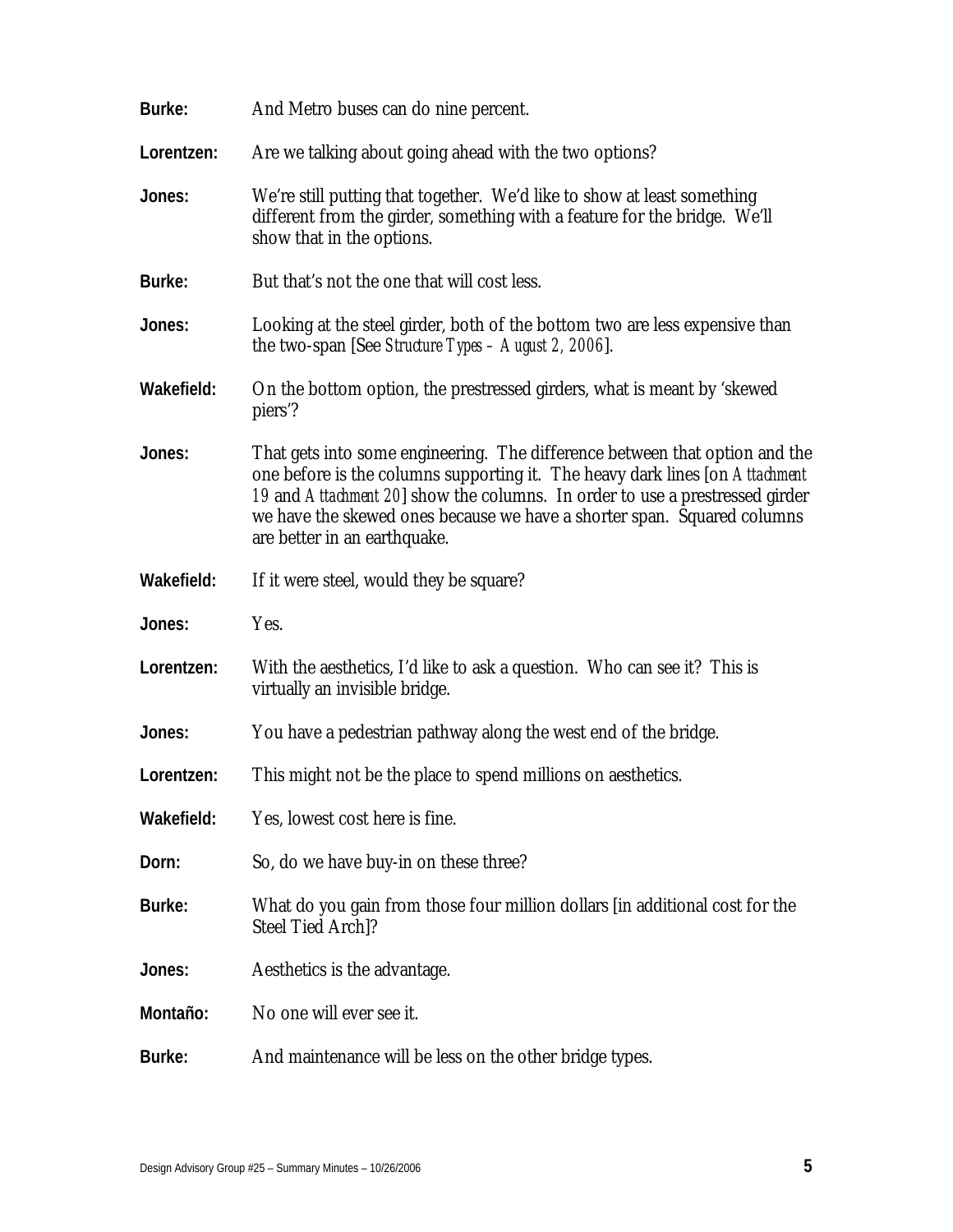| Lorentzen: | Looking at the advantages and disadvantages [shown on <i>Structure Types -</i><br>August 2, 2006] it doesn't make sense to do a structure that's twice as<br>expensive and only has one advantage. |
|------------|----------------------------------------------------------------------------------------------------------------------------------------------------------------------------------------------------|
| Dorn:      | Cost for aesthetics is the only advantage.                                                                                                                                                         |
| Jones:     | Then let's just show the two girder types?                                                                                                                                                         |
| Wakefield: | Yes, that makes it less complicated for people.                                                                                                                                                    |
| Burke:     | And if people ask why you aren't designing something beautiful we can give<br>good reasons.                                                                                                        |
| Montaño:   | Then you have the same materials throughout, also. You don't introduce<br>foreign materials.                                                                                                       |
| Dorn:      | Good point, we'd have the same material all the way along here.                                                                                                                                    |
| Jones:     | It's just that early on we talked about building an icon bridge.                                                                                                                                   |
| Montaño:   | It's about going from point A to point B and doing it with the most elegant<br>engineering.                                                                                                        |
| Burke:     | I talked to the North Bay team and they really agreed that this bridge should<br>just blend in. This really reinforces the North Bay team's preference.                                            |
| Jones:     | Okay, we'll move ahead with those two girder options and not include the<br>arch as an option at the public meeting.                                                                               |
| Dorn:      | The next eight sheets just show that we are progressing on creating three-<br>dimensional computer renderings of the prestressed girder and concrete box<br>structures. It's a work in progress.   |
| Wakefield: | This actually looks nice.                                                                                                                                                                          |
| Dorn:      | I think the spans will be long enough that it will look nice.                                                                                                                                      |
| Jones:     | Personally, I'm leaning toward the haunched box.                                                                                                                                                   |
| Montaño:   | You'll see the girders from below, but not from above, right?                                                                                                                                      |
| Dorn:      | Yes, you'll see the girders from below.                                                                                                                                                            |
| Jones:     | Next meeting we'll show you what we're bringing to the open house so you<br>can comment beforehand.                                                                                                |
| Coney:     | This girder option has space between the girders, which could cause bird<br>issues. That's one reason not to do it, with a park underneath.                                                        |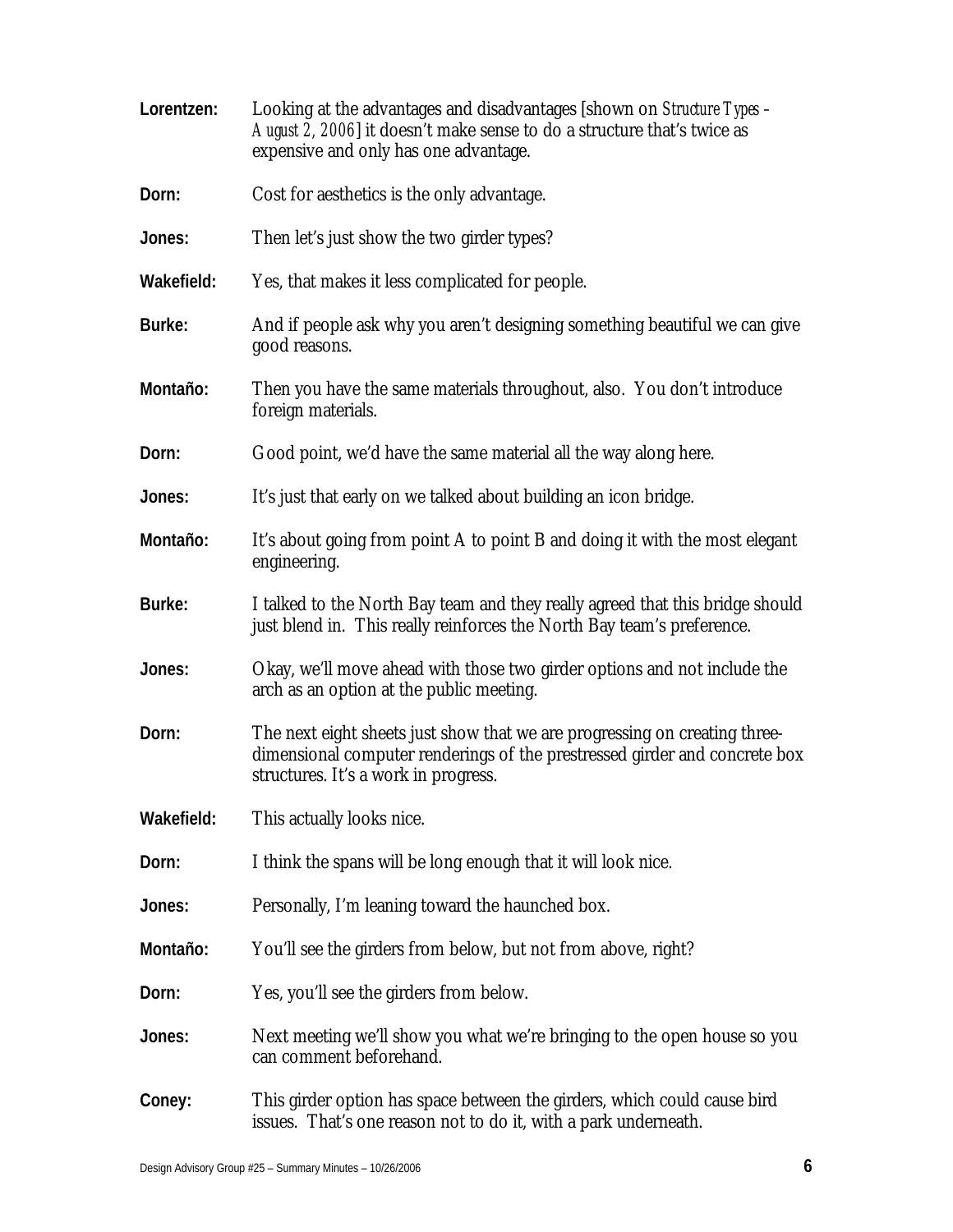**Jones:** Good point.

Jerry then introduced the bicycle and pedestrian handout and explained that the design team is considering creating pedestrian overlooks where people can pause and look at views of Seattle and Puget Sound. He informed the group that these are initial concepts of how overlooks might look. The idea of the overlooks is to create a sense of separation from the road and protection from traffic so pedestrians can enjoy the view.

#### **Discussion**

| Lorentzen: | I see you have three potential locations, two on straight roadway and one on<br>a curve. The first thing that jumps out at me is that you have two designs<br>that incorporate a curve and one that's more of a square box. If you wanted<br>to have more than one and have them be different, put a curved one where<br>the roadway is curved and a straight one where the roadway is straight. |
|------------|--------------------------------------------------------------------------------------------------------------------------------------------------------------------------------------------------------------------------------------------------------------------------------------------------------------------------------------------------------------------------------------------------|
| Jones:     | That's good input. Today we just wanted to show you what we could do and<br>where.                                                                                                                                                                                                                                                                                                               |
| Burke:     | Is it clear yet whether we're going to try to move pedestrians coming from<br>the park onto the bridge?                                                                                                                                                                                                                                                                                          |
| Jones:     | Yes, we are.                                                                                                                                                                                                                                                                                                                                                                                     |
| Lorentzen: | We talked about lights previously. I noticed Magnolia has two different<br>standard lights; which would be considered for the bridge?                                                                                                                                                                                                                                                            |
| Jones:     | There's the upside-down bucket, the promenade. It is directed lighting and<br>the biggest problem is that it's only 100 watt light directed down. We're<br>trying to light a roadway and would need stronger light, though we could put<br>those in as supplements.                                                                                                                              |
| Lorentzen: | What about the other type?                                                                                                                                                                                                                                                                                                                                                                       |
| Jones:     | Seattle City Light has those also, but both are designed for residential, lower<br>level lighting, where we're supposed to have higher level lighting. My first<br>thought is to not use those, but we might be able to do supplemental lighting<br>that might replicate the Magnolia lights.                                                                                                    |
| Lorentzen: | I was thinking that you have those square columns on the overlook and<br>maybe should choose something that goes with that look.                                                                                                                                                                                                                                                                 |
| Montaño:   | What about light shining up?                                                                                                                                                                                                                                                                                                                                                                     |
| Jones:     | Right, we want to make sure it's all going down and not shining up and that's<br>a design detail we'll continue to examine. For now let's jump to the bike<br>path connection.                                                                                                                                                                                                                   |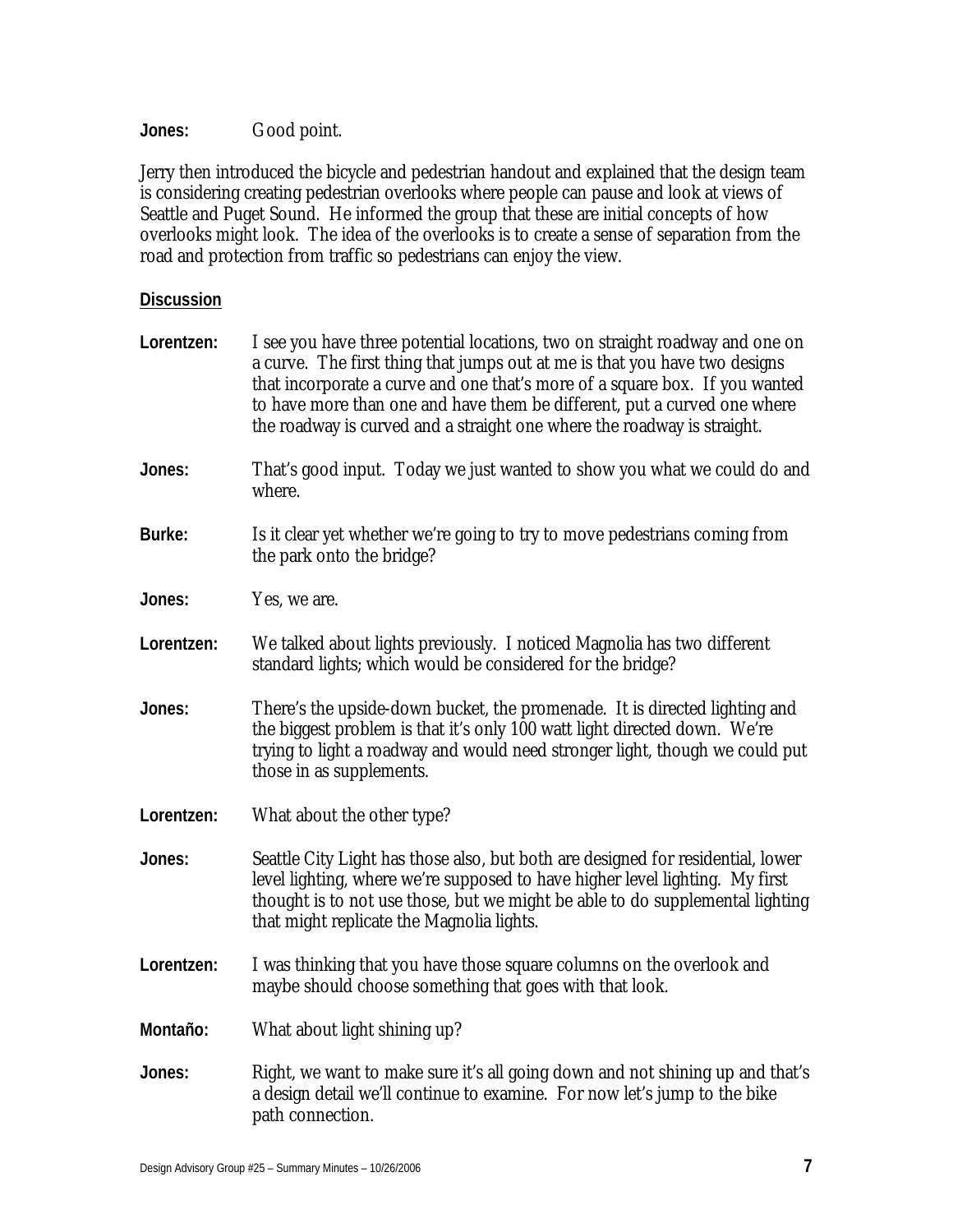Jerry referred the group to the handout titled *Aesthetic Treatment – Bike Path*. Kirk explained that the dark swath across the top of the four diagrams is the new bridge, while the existing roadway is shown in white. Jerry explained that the diagrams show the bridge where it has just crossed over the railroad and is 35 feet from the ground. A 500-foot ramp is required from that height in order to meet American Disability Act standards. Jerry explained the options:

- Option 1 crosses over the Port access and uses switchbacks to reach the ground.
- Option 2 begins parallel to the bridge and then crosses the Port access. It still provides 20 feet of clearance and then only needs one switchback to get to the ground.
- Option 3 is the same as Option 2, except you lose some height and then use an island near and above the Port access to lose additional height.
- Option 4 runs parallel to the bridge and then drops low enough to get head clearance underneath the bridge and switchbacks down to the ground.

#### **Discussion**

| Jones:     | In Option 1, there is a tower like there is next to the Galer Flyover now.                                                                                                                                                                              |
|------------|---------------------------------------------------------------------------------------------------------------------------------------------------------------------------------------------------------------------------------------------------------|
| Wakefield: | Like the Galer Flyover?                                                                                                                                                                                                                                 |
| Jones:     | Yes, a switchback. This is again a work in progress and we'll get lots of<br>comments about being close to the shoreline, but we need to go 500 feet.                                                                                                   |
| Dorn:      | There's also the question of where you want to end up when you get to the<br>ground. With Option 4 there are security issues.                                                                                                                           |
| Jones:     | Each of the other three options gets a person across the Port access so they<br>don't have to worry about traffic. The existing trail does cross that traffic.<br>Option 4 crosses it as the trail does today.                                          |
| Wakefield: | From the standpoint of riding a bike Option 4 is preferable, because there<br>are fewer corners and in the rain part of it would be dry.                                                                                                                |
| Jones:     | Right, we'd just have to work on the proper lighting. These are early ideas<br>and you've made good comments. We'll keep those in mind as we move<br>ahead and we'll get more information about the shoreline as it relates to this.                    |
|            | Any further questions or comments as far as the structural elements?                                                                                                                                                                                    |
| Lorentzen: | I'm thinking this has been a pretty good process to this point.                                                                                                                                                                                         |
| Jones:     | For the open house we're giving you first cut at the Frequently Asked Questions<br>handout. Let us know if something is unclear or if we missed a question<br>from out there in the community and get back to Sarah [Brandt] by the end<br>of the week. |